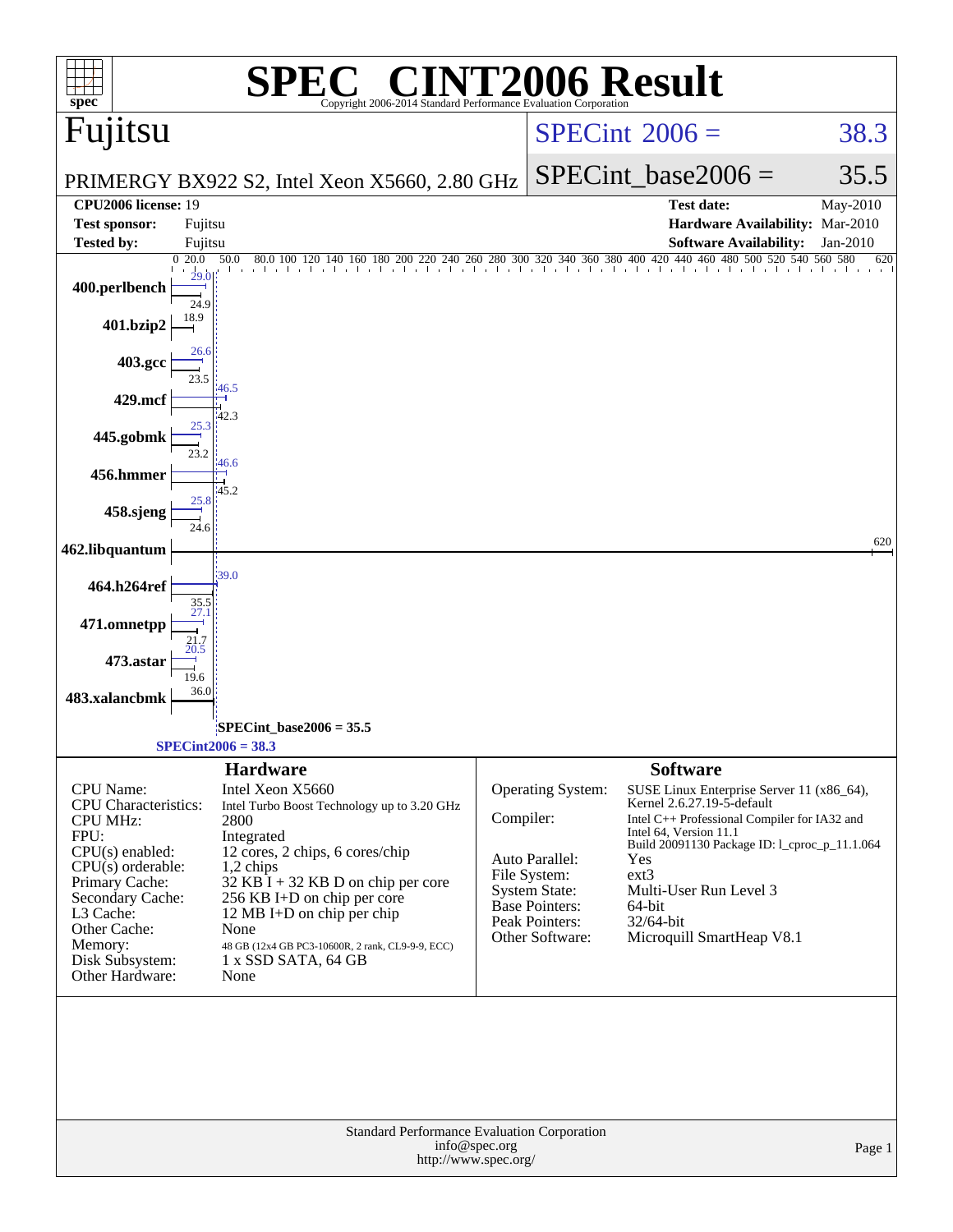

# **[SPEC CINT2006 Result](http://www.spec.org/auto/cpu2006/Docs/result-fields.html#SPECCINT2006Result)**

# Fujitsu

## $SPECint2006 = 38.3$  $SPECint2006 = 38.3$

PRIMERGY BX922 S2, Intel Xeon X5660, 2.80 GHz

SPECint base2006 =  $35.5$ 

**[CPU2006 license:](http://www.spec.org/auto/cpu2006/Docs/result-fields.html#CPU2006license)** 19 **[Test date:](http://www.spec.org/auto/cpu2006/Docs/result-fields.html#Testdate)** May-2010 **[Test sponsor:](http://www.spec.org/auto/cpu2006/Docs/result-fields.html#Testsponsor)** Fujitsu **[Hardware Availability:](http://www.spec.org/auto/cpu2006/Docs/result-fields.html#HardwareAvailability)** Mar-2010 **[Tested by:](http://www.spec.org/auto/cpu2006/Docs/result-fields.html#Testedby)** Fujitsu **[Software Availability:](http://www.spec.org/auto/cpu2006/Docs/result-fields.html#SoftwareAvailability)** Jan-2010

#### **[Results Table](http://www.spec.org/auto/cpu2006/Docs/result-fields.html#ResultsTable)**

|                    | <b>Base</b>                                                                                              |              |                |       |                |       | <b>Peak</b>    |              |                |              |                |              |  |
|--------------------|----------------------------------------------------------------------------------------------------------|--------------|----------------|-------|----------------|-------|----------------|--------------|----------------|--------------|----------------|--------------|--|
| <b>Benchmark</b>   | <b>Seconds</b>                                                                                           | <b>Ratio</b> | <b>Seconds</b> | Ratio | <b>Seconds</b> | Ratio | <b>Seconds</b> | <b>Ratio</b> | <b>Seconds</b> | <b>Ratio</b> | <b>Seconds</b> | <b>Ratio</b> |  |
| 400.perlbench      | 393                                                                                                      | 24.9         | 392            | 24.9  | 393            | 24.8  | 337            | 29.0         | 337            | 29.0         | 338            | 28.9         |  |
| 401.bzip2          | 512                                                                                                      | <u>18.9</u>  | 512            | 18.9  | 516            | 18.7  | 512            | <u>18.9</u>  | 512            | 18.9         | 516            | 18.7         |  |
| $403.\mathrm{gcc}$ | 342                                                                                                      | 23.5         | 342            | 23.5  | 342            | 23.6  | 302            | 26.6         | 301            | 26.7         | 303            | 26.6         |  |
| $429$ mcf          | 216                                                                                                      | 42.3         | 216            | 42.3  | 216            | 42.3  | 196            | 46.5         | 197            | 46.3         | 195            | 46.8         |  |
| $445$ .gobmk       | 453                                                                                                      | 23.2         | 452            | 23.2  | 453            | 23.2  | 414            | 25.3         | 414            | 25.3         | 415            | 25.2         |  |
| 456.hmmer          | 208                                                                                                      | 44.8         | 207            | 45.2  | 207            | 45.2  | 200            | 46.6         | 200            | 46.6         | 200            | 46.6         |  |
| $458$ .sjeng       | 492                                                                                                      | 24.6         | 491            | 24.6  | 492            | 24.6  | 469            | 25.8         | 470            | 25.8         | 470            | 25.8         |  |
| 462.libquantum     | 33.4                                                                                                     | 620          | 34.4           | 602   | 33.4           | 620   | 33.4           | 620          | 34.4           | 602          | 33.4           | 620          |  |
| 464.h264ref        | 623                                                                                                      | 35.5         | 629            | 35.2  | 623            | 35.5  | 566            | 39.1         | 568            | <u>39.0</u>  | 568            | 39.0         |  |
| $ 471$ .omnetpp    | 289                                                                                                      | 21.6         | 286            | 21.9  | 288            | 21.7  | 230            | 27.2         | 231            | 27.1         | 231            | 27.1         |  |
| $473$ . astar      | 358                                                                                                      | 19.6         | 356            | 19.7  | 359            | 19.6  | 343            | 20.4         | 342            | 20.5         | 342            | 20.5         |  |
| 483.xalancbmk      | 193                                                                                                      | 35.8         | 191            | 36.1  | 192            | 36.0  | 193            | 35.8         | 191            | 36.1         | 192            | 36.0         |  |
|                    | Results appear in the order in which they were run. Bold underlined text indicates a median measurement. |              |                |       |                |       |                |              |                |              |                |              |  |

#### **[Operating System Notes](http://www.spec.org/auto/cpu2006/Docs/result-fields.html#OperatingSystemNotes)**

'ulimit -s unlimited' was used to set the stacksize to unlimited prior to run

#### **[Platform Notes](http://www.spec.org/auto/cpu2006/Docs/result-fields.html#PlatformNotes)**

 BIOS configuration: Data Reuse Optimization = Disable Intel HT Technology = Disable Turbo Boost Technology: Performance/Power Setting = Traditional

### **[General Notes](http://www.spec.org/auto/cpu2006/Docs/result-fields.html#GeneralNotes)**

 For information about Fujitsu please visit: <http://www.fujitsu.com> Binaries were compiled on SLES 10 with Binutils 2.18.50.0.7.20080502

# **[Base Compiler Invocation](http://www.spec.org/auto/cpu2006/Docs/result-fields.html#BaseCompilerInvocation)**

[C benchmarks](http://www.spec.org/auto/cpu2006/Docs/result-fields.html#Cbenchmarks): [icc -m64](http://www.spec.org/cpu2006/results/res2010q3/cpu2006-20100702-12118.flags.html#user_CCbase_intel_icc_64bit_f346026e86af2a669e726fe758c88044)

[C++ benchmarks:](http://www.spec.org/auto/cpu2006/Docs/result-fields.html#CXXbenchmarks) [icpc -m64](http://www.spec.org/cpu2006/results/res2010q3/cpu2006-20100702-12118.flags.html#user_CXXbase_intel_icpc_64bit_fc66a5337ce925472a5c54ad6a0de310)

> Standard Performance Evaluation Corporation [info@spec.org](mailto:info@spec.org) <http://www.spec.org/>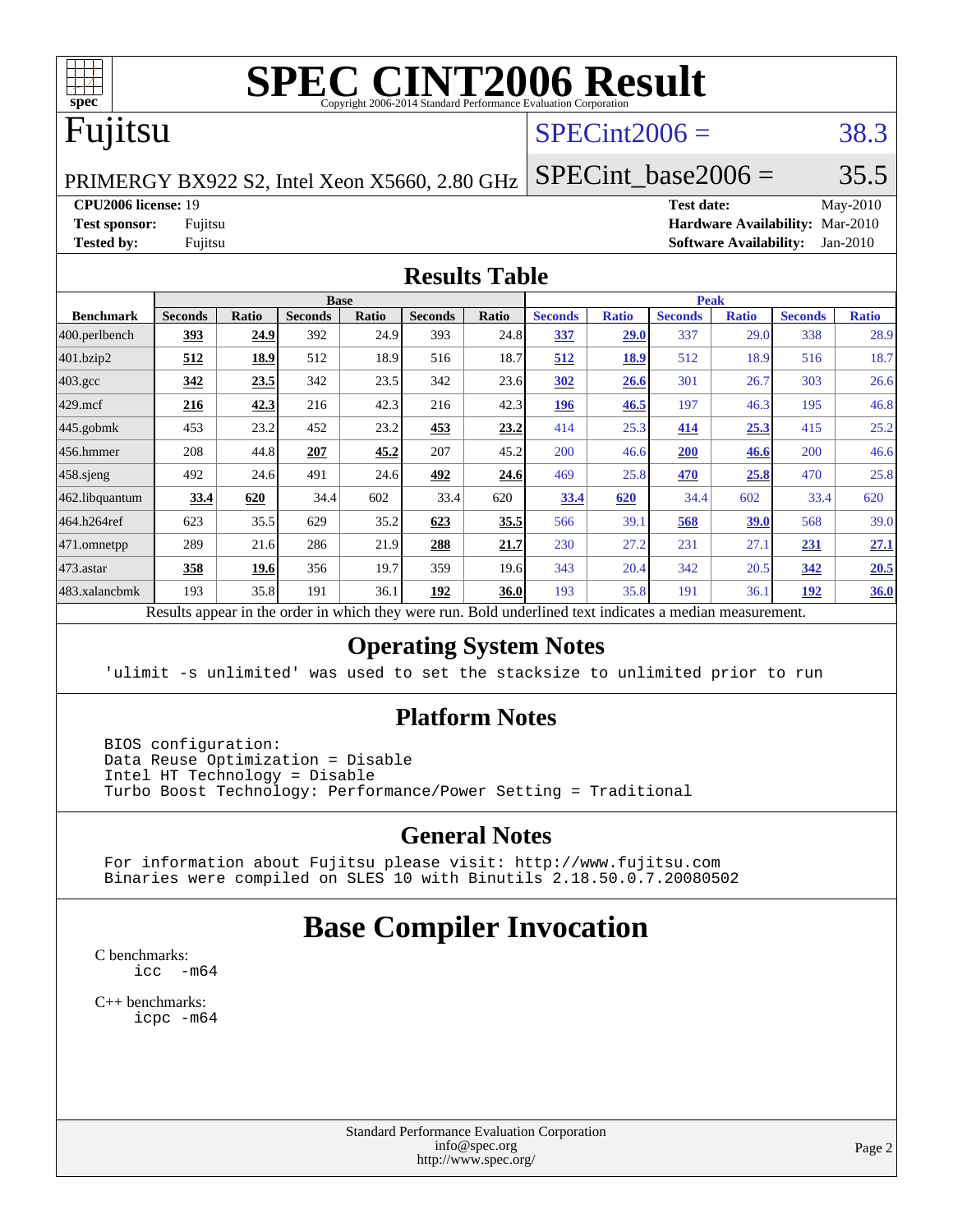

# **[SPEC CINT2006 Result](http://www.spec.org/auto/cpu2006/Docs/result-fields.html#SPECCINT2006Result)**

# Fujitsu

### $SPECint2006 = 38.3$  $SPECint2006 = 38.3$

PRIMERGY BX922 S2, Intel Xeon X5660, 2.80 GHz

SPECint base2006 =  $35.5$ 

**[CPU2006 license:](http://www.spec.org/auto/cpu2006/Docs/result-fields.html#CPU2006license)** 19 **[Test date:](http://www.spec.org/auto/cpu2006/Docs/result-fields.html#Testdate)** May-2010 **[Test sponsor:](http://www.spec.org/auto/cpu2006/Docs/result-fields.html#Testsponsor)** Fujitsu **[Hardware Availability:](http://www.spec.org/auto/cpu2006/Docs/result-fields.html#HardwareAvailability)** Mar-2010 **[Tested by:](http://www.spec.org/auto/cpu2006/Docs/result-fields.html#Testedby)** Fujitsu **[Software Availability:](http://www.spec.org/auto/cpu2006/Docs/result-fields.html#SoftwareAvailability)** Jan-2010

## **[Base Portability Flags](http://www.spec.org/auto/cpu2006/Docs/result-fields.html#BasePortabilityFlags)**

 400.perlbench: [-DSPEC\\_CPU\\_LP64](http://www.spec.org/cpu2006/results/res2010q3/cpu2006-20100702-12118.flags.html#b400.perlbench_basePORTABILITY_DSPEC_CPU_LP64) [-DSPEC\\_CPU\\_LINUX\\_X64](http://www.spec.org/cpu2006/results/res2010q3/cpu2006-20100702-12118.flags.html#b400.perlbench_baseCPORTABILITY_DSPEC_CPU_LINUX_X64) 401.bzip2: [-DSPEC\\_CPU\\_LP64](http://www.spec.org/cpu2006/results/res2010q3/cpu2006-20100702-12118.flags.html#suite_basePORTABILITY401_bzip2_DSPEC_CPU_LP64) 403.gcc: [-DSPEC\\_CPU\\_LP64](http://www.spec.org/cpu2006/results/res2010q3/cpu2006-20100702-12118.flags.html#suite_basePORTABILITY403_gcc_DSPEC_CPU_LP64) 429.mcf: [-DSPEC\\_CPU\\_LP64](http://www.spec.org/cpu2006/results/res2010q3/cpu2006-20100702-12118.flags.html#suite_basePORTABILITY429_mcf_DSPEC_CPU_LP64) 445.gobmk: [-DSPEC\\_CPU\\_LP64](http://www.spec.org/cpu2006/results/res2010q3/cpu2006-20100702-12118.flags.html#suite_basePORTABILITY445_gobmk_DSPEC_CPU_LP64) 456.hmmer: [-DSPEC\\_CPU\\_LP64](http://www.spec.org/cpu2006/results/res2010q3/cpu2006-20100702-12118.flags.html#suite_basePORTABILITY456_hmmer_DSPEC_CPU_LP64) 458.sjeng: [-DSPEC\\_CPU\\_LP64](http://www.spec.org/cpu2006/results/res2010q3/cpu2006-20100702-12118.flags.html#suite_basePORTABILITY458_sjeng_DSPEC_CPU_LP64) 462.libquantum: [-DSPEC\\_CPU\\_LP64](http://www.spec.org/cpu2006/results/res2010q3/cpu2006-20100702-12118.flags.html#suite_basePORTABILITY462_libquantum_DSPEC_CPU_LP64) [-DSPEC\\_CPU\\_LINUX](http://www.spec.org/cpu2006/results/res2010q3/cpu2006-20100702-12118.flags.html#b462.libquantum_baseCPORTABILITY_DSPEC_CPU_LINUX) 464.h264ref: [-DSPEC\\_CPU\\_LP64](http://www.spec.org/cpu2006/results/res2010q3/cpu2006-20100702-12118.flags.html#suite_basePORTABILITY464_h264ref_DSPEC_CPU_LP64) 471.omnetpp: [-DSPEC\\_CPU\\_LP64](http://www.spec.org/cpu2006/results/res2010q3/cpu2006-20100702-12118.flags.html#suite_basePORTABILITY471_omnetpp_DSPEC_CPU_LP64) 473.astar: [-DSPEC\\_CPU\\_LP64](http://www.spec.org/cpu2006/results/res2010q3/cpu2006-20100702-12118.flags.html#suite_basePORTABILITY473_astar_DSPEC_CPU_LP64) 483.xalancbmk: [-DSPEC\\_CPU\\_LP64](http://www.spec.org/cpu2006/results/res2010q3/cpu2006-20100702-12118.flags.html#suite_basePORTABILITY483_xalancbmk_DSPEC_CPU_LP64) [-DSPEC\\_CPU\\_LINUX](http://www.spec.org/cpu2006/results/res2010q3/cpu2006-20100702-12118.flags.html#b483.xalancbmk_baseCXXPORTABILITY_DSPEC_CPU_LINUX)

## **[Base Optimization Flags](http://www.spec.org/auto/cpu2006/Docs/result-fields.html#BaseOptimizationFlags)**

[C benchmarks](http://www.spec.org/auto/cpu2006/Docs/result-fields.html#Cbenchmarks):

[-xSSE4.2](http://www.spec.org/cpu2006/results/res2010q3/cpu2006-20100702-12118.flags.html#user_CCbase_f-xSSE42_f91528193cf0b216347adb8b939d4107) [-ipo](http://www.spec.org/cpu2006/results/res2010q3/cpu2006-20100702-12118.flags.html#user_CCbase_f-ipo) [-O3](http://www.spec.org/cpu2006/results/res2010q3/cpu2006-20100702-12118.flags.html#user_CCbase_f-O3) [-no-prec-div](http://www.spec.org/cpu2006/results/res2010q3/cpu2006-20100702-12118.flags.html#user_CCbase_f-no-prec-div) [-static](http://www.spec.org/cpu2006/results/res2010q3/cpu2006-20100702-12118.flags.html#user_CCbase_f-static) [-parallel](http://www.spec.org/cpu2006/results/res2010q3/cpu2006-20100702-12118.flags.html#user_CCbase_f-parallel) [-opt-prefetch](http://www.spec.org/cpu2006/results/res2010q3/cpu2006-20100702-12118.flags.html#user_CCbase_f-opt-prefetch)

[C++ benchmarks:](http://www.spec.org/auto/cpu2006/Docs/result-fields.html#CXXbenchmarks)

[-xSSE4.2](http://www.spec.org/cpu2006/results/res2010q3/cpu2006-20100702-12118.flags.html#user_CXXbase_f-xSSE42_f91528193cf0b216347adb8b939d4107) [-ipo](http://www.spec.org/cpu2006/results/res2010q3/cpu2006-20100702-12118.flags.html#user_CXXbase_f-ipo) [-O3](http://www.spec.org/cpu2006/results/res2010q3/cpu2006-20100702-12118.flags.html#user_CXXbase_f-O3) [-no-prec-div](http://www.spec.org/cpu2006/results/res2010q3/cpu2006-20100702-12118.flags.html#user_CXXbase_f-no-prec-div) [-opt-prefetch](http://www.spec.org/cpu2006/results/res2010q3/cpu2006-20100702-12118.flags.html#user_CXXbase_f-opt-prefetch) [-Wl,-z,muldefs](http://www.spec.org/cpu2006/results/res2010q3/cpu2006-20100702-12118.flags.html#user_CXXbase_link_force_multiple1_74079c344b956b9658436fd1b6dd3a8a) [-L/home/cmplr/usr3/alrahate/cpu2006.1.1.ic11.1/libic11.1-64bit -lsmartheap64](http://www.spec.org/cpu2006/results/res2010q3/cpu2006-20100702-12118.flags.html#user_CXXbase_SmartHeap64_e2306cda84805d1ab360117a79ff779c)

### **[Base Other Flags](http://www.spec.org/auto/cpu2006/Docs/result-fields.html#BaseOtherFlags)**

[C benchmarks](http://www.spec.org/auto/cpu2006/Docs/result-fields.html#Cbenchmarks):

403.gcc: [-Dalloca=\\_alloca](http://www.spec.org/cpu2006/results/res2010q3/cpu2006-20100702-12118.flags.html#b403.gcc_baseEXTRA_CFLAGS_Dalloca_be3056838c12de2578596ca5467af7f3)

# **[Peak Compiler Invocation](http://www.spec.org/auto/cpu2006/Docs/result-fields.html#PeakCompilerInvocation)**

[C benchmarks \(except as noted below\)](http://www.spec.org/auto/cpu2006/Docs/result-fields.html#Cbenchmarksexceptasnotedbelow):

[icc -m64](http://www.spec.org/cpu2006/results/res2010q3/cpu2006-20100702-12118.flags.html#user_CCpeak_intel_icc_64bit_f346026e86af2a669e726fe758c88044)

400.perlbench: [icc -m32](http://www.spec.org/cpu2006/results/res2010q3/cpu2006-20100702-12118.flags.html#user_peakCCLD400_perlbench_intel_icc_32bit_a6a621f8d50482236b970c6ac5f55f93)

429.mcf: [icc -m32](http://www.spec.org/cpu2006/results/res2010q3/cpu2006-20100702-12118.flags.html#user_peakCCLD429_mcf_intel_icc_32bit_a6a621f8d50482236b970c6ac5f55f93)

445.gobmk: [icc -m32](http://www.spec.org/cpu2006/results/res2010q3/cpu2006-20100702-12118.flags.html#user_peakCCLD445_gobmk_intel_icc_32bit_a6a621f8d50482236b970c6ac5f55f93)

464.h264ref: [icc -m32](http://www.spec.org/cpu2006/results/res2010q3/cpu2006-20100702-12118.flags.html#user_peakCCLD464_h264ref_intel_icc_32bit_a6a621f8d50482236b970c6ac5f55f93)

[C++ benchmarks \(except as noted below\):](http://www.spec.org/auto/cpu2006/Docs/result-fields.html#CXXbenchmarksexceptasnotedbelow) [icpc -m64](http://www.spec.org/cpu2006/results/res2010q3/cpu2006-20100702-12118.flags.html#user_CXXpeak_intel_icpc_64bit_fc66a5337ce925472a5c54ad6a0de310)

Continued on next page

Standard Performance Evaluation Corporation [info@spec.org](mailto:info@spec.org) <http://www.spec.org/>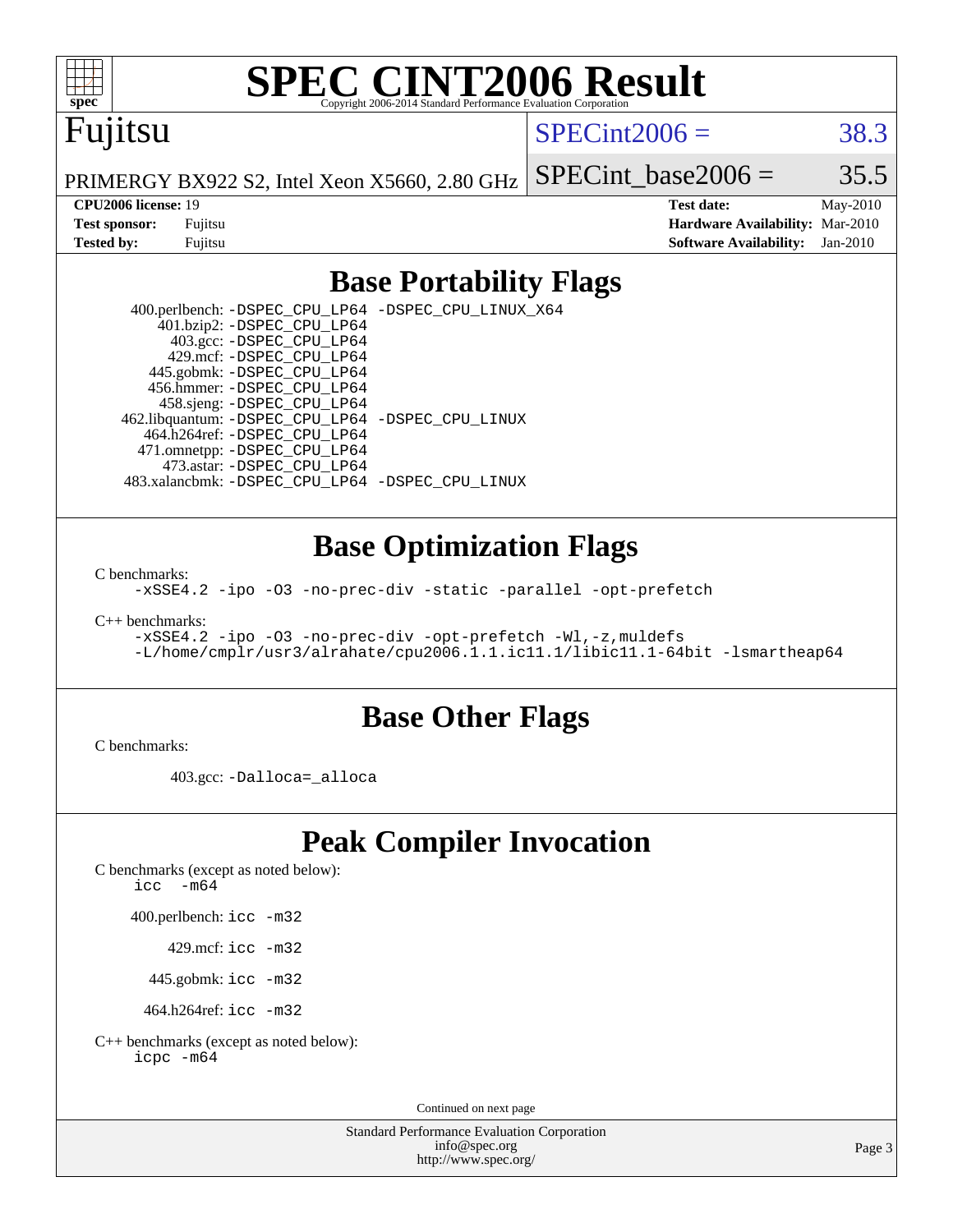

# **[SPEC CINT2006 Result](http://www.spec.org/auto/cpu2006/Docs/result-fields.html#SPECCINT2006Result)**

Fujitsu

 $SPECint2006 = 38.3$  $SPECint2006 = 38.3$ 

PRIMERGY BX922 S2, Intel Xeon X5660, 2.80 GHz

SPECint base2006 =  $35.5$ 

**[CPU2006 license:](http://www.spec.org/auto/cpu2006/Docs/result-fields.html#CPU2006license)** 19 **[Test date:](http://www.spec.org/auto/cpu2006/Docs/result-fields.html#Testdate)** May-2010 **[Test sponsor:](http://www.spec.org/auto/cpu2006/Docs/result-fields.html#Testsponsor)** Fujitsu **[Hardware Availability:](http://www.spec.org/auto/cpu2006/Docs/result-fields.html#HardwareAvailability)** Mar-2010 **[Tested by:](http://www.spec.org/auto/cpu2006/Docs/result-fields.html#Testedby)** Fujitsu **[Software Availability:](http://www.spec.org/auto/cpu2006/Docs/result-fields.html#SoftwareAvailability)** Jan-2010

# **[Peak Compiler Invocation \(Continued\)](http://www.spec.org/auto/cpu2006/Docs/result-fields.html#PeakCompilerInvocation)**

471.omnetpp: [icpc -m32](http://www.spec.org/cpu2006/results/res2010q3/cpu2006-20100702-12118.flags.html#user_peakCXXLD471_omnetpp_intel_icpc_32bit_4e5a5ef1a53fd332b3c49e69c3330699)

# **[Peak Portability Flags](http://www.spec.org/auto/cpu2006/Docs/result-fields.html#PeakPortabilityFlags)**

400.perlbench: [-DSPEC\\_CPU\\_LINUX\\_IA32](http://www.spec.org/cpu2006/results/res2010q3/cpu2006-20100702-12118.flags.html#b400.perlbench_peakCPORTABILITY_DSPEC_CPU_LINUX_IA32)

 401.bzip2: [-DSPEC\\_CPU\\_LP64](http://www.spec.org/cpu2006/results/res2010q3/cpu2006-20100702-12118.flags.html#suite_peakPORTABILITY401_bzip2_DSPEC_CPU_LP64) 403.gcc: [-DSPEC\\_CPU\\_LP64](http://www.spec.org/cpu2006/results/res2010q3/cpu2006-20100702-12118.flags.html#suite_peakPORTABILITY403_gcc_DSPEC_CPU_LP64) 456.hmmer: [-DSPEC\\_CPU\\_LP64](http://www.spec.org/cpu2006/results/res2010q3/cpu2006-20100702-12118.flags.html#suite_peakPORTABILITY456_hmmer_DSPEC_CPU_LP64) 458.sjeng: [-DSPEC\\_CPU\\_LP64](http://www.spec.org/cpu2006/results/res2010q3/cpu2006-20100702-12118.flags.html#suite_peakPORTABILITY458_sjeng_DSPEC_CPU_LP64) 462.libquantum: [-DSPEC\\_CPU\\_LP64](http://www.spec.org/cpu2006/results/res2010q3/cpu2006-20100702-12118.flags.html#suite_peakPORTABILITY462_libquantum_DSPEC_CPU_LP64) [-DSPEC\\_CPU\\_LINUX](http://www.spec.org/cpu2006/results/res2010q3/cpu2006-20100702-12118.flags.html#b462.libquantum_peakCPORTABILITY_DSPEC_CPU_LINUX) 473.astar: [-DSPEC\\_CPU\\_LP64](http://www.spec.org/cpu2006/results/res2010q3/cpu2006-20100702-12118.flags.html#suite_peakPORTABILITY473_astar_DSPEC_CPU_LP64) 483.xalancbmk: [-DSPEC\\_CPU\\_LP64](http://www.spec.org/cpu2006/results/res2010q3/cpu2006-20100702-12118.flags.html#suite_peakPORTABILITY483_xalancbmk_DSPEC_CPU_LP64) [-DSPEC\\_CPU\\_LINUX](http://www.spec.org/cpu2006/results/res2010q3/cpu2006-20100702-12118.flags.html#b483.xalancbmk_peakCXXPORTABILITY_DSPEC_CPU_LINUX)

# **[Peak Optimization Flags](http://www.spec.org/auto/cpu2006/Docs/result-fields.html#PeakOptimizationFlags)**

[C benchmarks](http://www.spec.org/auto/cpu2006/Docs/result-fields.html#Cbenchmarks):

 400.perlbench: [-xSSE4.2](http://www.spec.org/cpu2006/results/res2010q3/cpu2006-20100702-12118.flags.html#user_peakPASS2_CFLAGSPASS2_LDCFLAGS400_perlbench_f-xSSE42_f91528193cf0b216347adb8b939d4107)(pass 2) [-prof-gen](http://www.spec.org/cpu2006/results/res2010q3/cpu2006-20100702-12118.flags.html#user_peakPASS1_CFLAGSPASS1_LDCFLAGS400_perlbench_prof_gen_e43856698f6ca7b7e442dfd80e94a8fc)(pass 1) [-ipo](http://www.spec.org/cpu2006/results/res2010q3/cpu2006-20100702-12118.flags.html#user_peakPASS2_CFLAGSPASS2_LDCFLAGS400_perlbench_f-ipo)(pass 2) [-O3](http://www.spec.org/cpu2006/results/res2010q3/cpu2006-20100702-12118.flags.html#user_peakPASS2_CFLAGSPASS2_LDCFLAGS400_perlbench_f-O3)(pass 2) [-no-prec-div](http://www.spec.org/cpu2006/results/res2010q3/cpu2006-20100702-12118.flags.html#user_peakPASS2_CFLAGSPASS2_LDCFLAGS400_perlbench_f-no-prec-div)(pass 2) [-static](http://www.spec.org/cpu2006/results/res2010q3/cpu2006-20100702-12118.flags.html#user_peakPASS2_CFLAGSPASS2_LDCFLAGS400_perlbench_f-static)(pass 2) [-prof-use](http://www.spec.org/cpu2006/results/res2010q3/cpu2006-20100702-12118.flags.html#user_peakPASS2_CFLAGSPASS2_LDCFLAGS400_perlbench_prof_use_bccf7792157ff70d64e32fe3e1250b55)(pass 2) [-ansi-alias](http://www.spec.org/cpu2006/results/res2010q3/cpu2006-20100702-12118.flags.html#user_peakCOPTIMIZE400_perlbench_f-ansi-alias) [-opt-prefetch](http://www.spec.org/cpu2006/results/res2010q3/cpu2006-20100702-12118.flags.html#user_peakCOPTIMIZE400_perlbench_f-opt-prefetch) 401.bzip2: basepeak = yes 403.gcc: [-xSSE4.2](http://www.spec.org/cpu2006/results/res2010q3/cpu2006-20100702-12118.flags.html#user_peakCOPTIMIZE403_gcc_f-xSSE42_f91528193cf0b216347adb8b939d4107) [-ipo](http://www.spec.org/cpu2006/results/res2010q3/cpu2006-20100702-12118.flags.html#user_peakCOPTIMIZE403_gcc_f-ipo) [-O3](http://www.spec.org/cpu2006/results/res2010q3/cpu2006-20100702-12118.flags.html#user_peakCOPTIMIZE403_gcc_f-O3) [-no-prec-div](http://www.spec.org/cpu2006/results/res2010q3/cpu2006-20100702-12118.flags.html#user_peakCOPTIMIZE403_gcc_f-no-prec-div) [-static](http://www.spec.org/cpu2006/results/res2010q3/cpu2006-20100702-12118.flags.html#user_peakCOPTIMIZE403_gcc_f-static) [-inline-calloc](http://www.spec.org/cpu2006/results/res2010q3/cpu2006-20100702-12118.flags.html#user_peakCOPTIMIZE403_gcc_f-inline-calloc) [-opt-malloc-options=3](http://www.spec.org/cpu2006/results/res2010q3/cpu2006-20100702-12118.flags.html#user_peakCOPTIMIZE403_gcc_f-opt-malloc-options_13ab9b803cf986b4ee62f0a5998c2238) [-auto-ilp32](http://www.spec.org/cpu2006/results/res2010q3/cpu2006-20100702-12118.flags.html#user_peakCOPTIMIZE403_gcc_f-auto-ilp32) 429.mcf: [-xSSE4.2](http://www.spec.org/cpu2006/results/res2010q3/cpu2006-20100702-12118.flags.html#user_peakCOPTIMIZE429_mcf_f-xSSE42_f91528193cf0b216347adb8b939d4107) [-ipo](http://www.spec.org/cpu2006/results/res2010q3/cpu2006-20100702-12118.flags.html#user_peakCOPTIMIZE429_mcf_f-ipo) [-O3](http://www.spec.org/cpu2006/results/res2010q3/cpu2006-20100702-12118.flags.html#user_peakCOPTIMIZE429_mcf_f-O3) [-no-prec-div](http://www.spec.org/cpu2006/results/res2010q3/cpu2006-20100702-12118.flags.html#user_peakCOPTIMIZE429_mcf_f-no-prec-div) [-static](http://www.spec.org/cpu2006/results/res2010q3/cpu2006-20100702-12118.flags.html#user_peakCOPTIMIZE429_mcf_f-static) [-opt-prefetch](http://www.spec.org/cpu2006/results/res2010q3/cpu2006-20100702-12118.flags.html#user_peakCOPTIMIZE429_mcf_f-opt-prefetch) 445.gobmk: [-xSSE4.2](http://www.spec.org/cpu2006/results/res2010q3/cpu2006-20100702-12118.flags.html#user_peakPASS2_CFLAGSPASS2_LDCFLAGS445_gobmk_f-xSSE42_f91528193cf0b216347adb8b939d4107)(pass 2) [-prof-gen](http://www.spec.org/cpu2006/results/res2010q3/cpu2006-20100702-12118.flags.html#user_peakPASS1_CFLAGSPASS1_LDCFLAGS445_gobmk_prof_gen_e43856698f6ca7b7e442dfd80e94a8fc)(pass 1) [-prof-use](http://www.spec.org/cpu2006/results/res2010q3/cpu2006-20100702-12118.flags.html#user_peakPASS2_CFLAGSPASS2_LDCFLAGS445_gobmk_prof_use_bccf7792157ff70d64e32fe3e1250b55)(pass 2) [-O2](http://www.spec.org/cpu2006/results/res2010q3/cpu2006-20100702-12118.flags.html#user_peakCOPTIMIZE445_gobmk_f-O2) [-ipo](http://www.spec.org/cpu2006/results/res2010q3/cpu2006-20100702-12118.flags.html#user_peakCOPTIMIZE445_gobmk_f-ipo) [-no-prec-div](http://www.spec.org/cpu2006/results/res2010q3/cpu2006-20100702-12118.flags.html#user_peakCOPTIMIZE445_gobmk_f-no-prec-div) [-ansi-alias](http://www.spec.org/cpu2006/results/res2010q3/cpu2006-20100702-12118.flags.html#user_peakCOPTIMIZE445_gobmk_f-ansi-alias) 456.hmmer: [-xSSE4.2](http://www.spec.org/cpu2006/results/res2010q3/cpu2006-20100702-12118.flags.html#user_peakCOPTIMIZE456_hmmer_f-xSSE42_f91528193cf0b216347adb8b939d4107) [-ipo](http://www.spec.org/cpu2006/results/res2010q3/cpu2006-20100702-12118.flags.html#user_peakCOPTIMIZE456_hmmer_f-ipo) [-O3](http://www.spec.org/cpu2006/results/res2010q3/cpu2006-20100702-12118.flags.html#user_peakCOPTIMIZE456_hmmer_f-O3) [-no-prec-div](http://www.spec.org/cpu2006/results/res2010q3/cpu2006-20100702-12118.flags.html#user_peakCOPTIMIZE456_hmmer_f-no-prec-div) [-static](http://www.spec.org/cpu2006/results/res2010q3/cpu2006-20100702-12118.flags.html#user_peakCOPTIMIZE456_hmmer_f-static) [-unroll2](http://www.spec.org/cpu2006/results/res2010q3/cpu2006-20100702-12118.flags.html#user_peakCOPTIMIZE456_hmmer_f-unroll_784dae83bebfb236979b41d2422d7ec2) [-ansi-alias](http://www.spec.org/cpu2006/results/res2010q3/cpu2006-20100702-12118.flags.html#user_peakCOPTIMIZE456_hmmer_f-ansi-alias) [-auto-ilp32](http://www.spec.org/cpu2006/results/res2010q3/cpu2006-20100702-12118.flags.html#user_peakCOPTIMIZE456_hmmer_f-auto-ilp32) 458.sjeng: [-xSSE4.2](http://www.spec.org/cpu2006/results/res2010q3/cpu2006-20100702-12118.flags.html#user_peakPASS2_CFLAGSPASS2_LDCFLAGS458_sjeng_f-xSSE42_f91528193cf0b216347adb8b939d4107)(pass 2) [-prof-gen](http://www.spec.org/cpu2006/results/res2010q3/cpu2006-20100702-12118.flags.html#user_peakPASS1_CFLAGSPASS1_LDCFLAGS458_sjeng_prof_gen_e43856698f6ca7b7e442dfd80e94a8fc)(pass 1) [-ipo](http://www.spec.org/cpu2006/results/res2010q3/cpu2006-20100702-12118.flags.html#user_peakPASS2_CFLAGSPASS2_LDCFLAGS458_sjeng_f-ipo)(pass 2) [-O3](http://www.spec.org/cpu2006/results/res2010q3/cpu2006-20100702-12118.flags.html#user_peakPASS2_CFLAGSPASS2_LDCFLAGS458_sjeng_f-O3)(pass 2) [-no-prec-div](http://www.spec.org/cpu2006/results/res2010q3/cpu2006-20100702-12118.flags.html#user_peakPASS2_CFLAGSPASS2_LDCFLAGS458_sjeng_f-no-prec-div)(pass 2) [-static](http://www.spec.org/cpu2006/results/res2010q3/cpu2006-20100702-12118.flags.html#user_peakPASS2_CFLAGSPASS2_LDCFLAGS458_sjeng_f-static)(pass 2) [-prof-use](http://www.spec.org/cpu2006/results/res2010q3/cpu2006-20100702-12118.flags.html#user_peakPASS2_CFLAGSPASS2_LDCFLAGS458_sjeng_prof_use_bccf7792157ff70d64e32fe3e1250b55)(pass 2) [-unroll4](http://www.spec.org/cpu2006/results/res2010q3/cpu2006-20100702-12118.flags.html#user_peakCOPTIMIZE458_sjeng_f-unroll_4e5e4ed65b7fd20bdcd365bec371b81f)  $462$ .libquantum: basepeak = yes 464.h264ref: [-xSSE4.2](http://www.spec.org/cpu2006/results/res2010q3/cpu2006-20100702-12118.flags.html#user_peakPASS2_CFLAGSPASS2_LDCFLAGS464_h264ref_f-xSSE42_f91528193cf0b216347adb8b939d4107)(pass 2) [-prof-gen](http://www.spec.org/cpu2006/results/res2010q3/cpu2006-20100702-12118.flags.html#user_peakPASS1_CFLAGSPASS1_LDCFLAGS464_h264ref_prof_gen_e43856698f6ca7b7e442dfd80e94a8fc)(pass 1) [-ipo](http://www.spec.org/cpu2006/results/res2010q3/cpu2006-20100702-12118.flags.html#user_peakPASS2_CFLAGSPASS2_LDCFLAGS464_h264ref_f-ipo)(pass 2) [-O3](http://www.spec.org/cpu2006/results/res2010q3/cpu2006-20100702-12118.flags.html#user_peakPASS2_CFLAGSPASS2_LDCFLAGS464_h264ref_f-O3)(pass 2) [-no-prec-div](http://www.spec.org/cpu2006/results/res2010q3/cpu2006-20100702-12118.flags.html#user_peakPASS2_CFLAGSPASS2_LDCFLAGS464_h264ref_f-no-prec-div)(pass 2) [-static](http://www.spec.org/cpu2006/results/res2010q3/cpu2006-20100702-12118.flags.html#user_peakPASS2_CFLAGSPASS2_LDCFLAGS464_h264ref_f-static)(pass 2) [-prof-use](http://www.spec.org/cpu2006/results/res2010q3/cpu2006-20100702-12118.flags.html#user_peakPASS2_CFLAGSPASS2_LDCFLAGS464_h264ref_prof_use_bccf7792157ff70d64e32fe3e1250b55)(pass 2) [-unroll2](http://www.spec.org/cpu2006/results/res2010q3/cpu2006-20100702-12118.flags.html#user_peakCOPTIMIZE464_h264ref_f-unroll_784dae83bebfb236979b41d2422d7ec2) [-ansi-alias](http://www.spec.org/cpu2006/results/res2010q3/cpu2006-20100702-12118.flags.html#user_peakCOPTIMIZE464_h264ref_f-ansi-alias) [C++ benchmarks:](http://www.spec.org/auto/cpu2006/Docs/result-fields.html#CXXbenchmarks)

Continued on next page

Standard Performance Evaluation Corporation [info@spec.org](mailto:info@spec.org) <http://www.spec.org/>